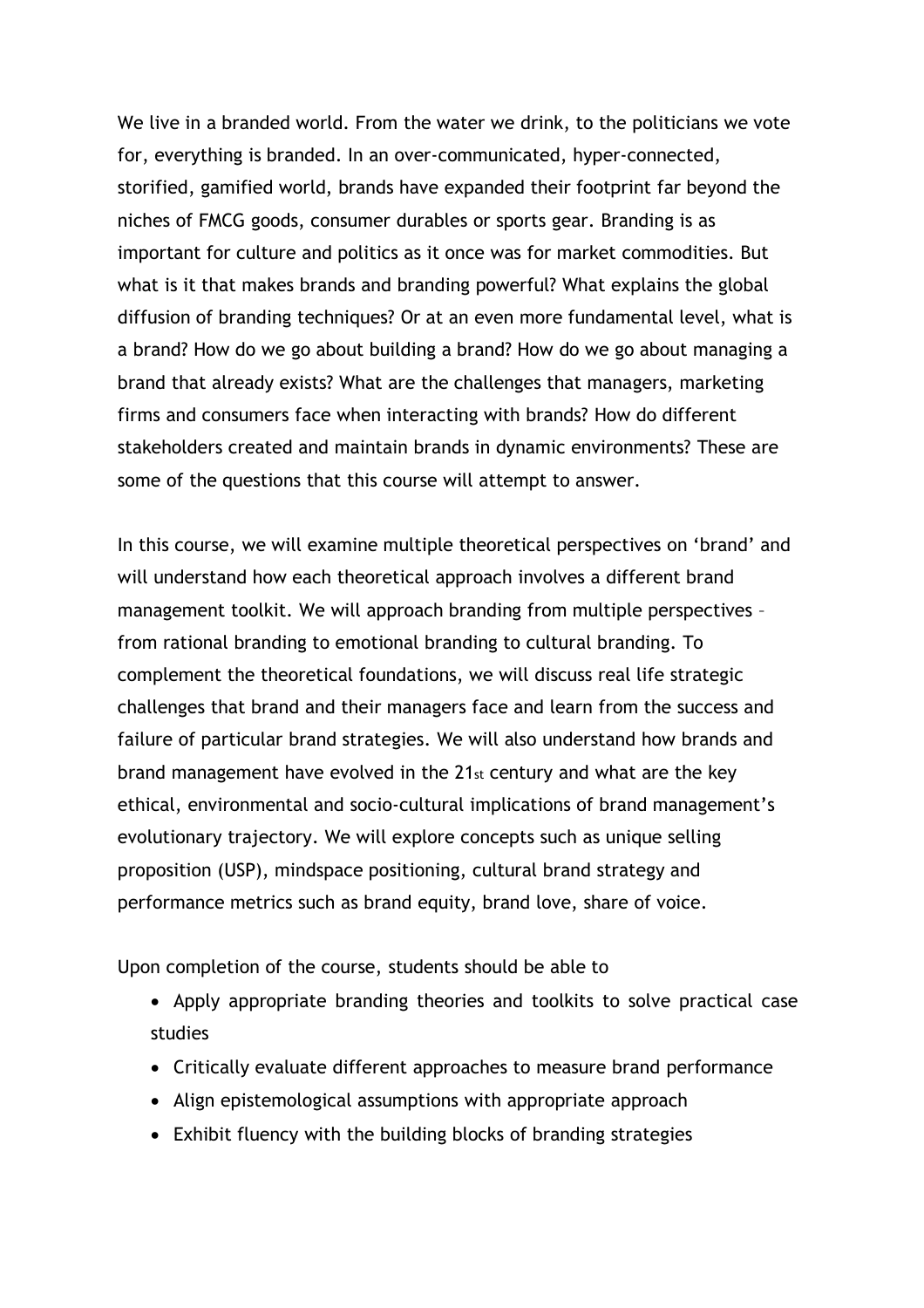- Identify appropriate segmentation strategieson appropriate bases, define targets and relevant brand positioning techniques
- Understand the evolutionary trajectory of consumer brand management
- Analyse and critique branding strategies and come up with alternatives

We will attempt to simulate the life of a brand manager in a typical multinational organization, who is working with incomplete data, technological vanishing points, multi-method research reports, changing marketplace dynamics, intensifying competition and increased customer power.

## **ASSESSMENT AND GRADING**

I will assess student performance on the following measures:

| I. Attendance & Class Participation          | (15%) |
|----------------------------------------------|-------|
| II. Small-group Discussions (Class Readings) | (20%) |
| III. Individual Assignments (Weekly)         | (40%) |
| IV. Final Individual Paper                   | (25%) |

## **STUDENT WORKLOAD**

| <b>ACTIVITY</b>                                | Breakdown     | Total   |
|------------------------------------------------|---------------|---------|
|                                                | (Hours)       | (Hours) |
| Classroom Hours + Time for Reflection          | $17,5 + 17,5$ | 35      |
| <b>Small-Group Discussion (Class Readings)</b> |               | 30      |
| 1. Personal Reading & Reflection               | 30            |         |
| 2. Group Discussion                            | 10            |         |
| Individual Assignments                         |               | 50      |
| 1. Personal Reading and Reflection             | 20            |         |
| 2. Group Discussion and Presentation           | 5             |         |
| Final Individual Paper                         | 45            | 45      |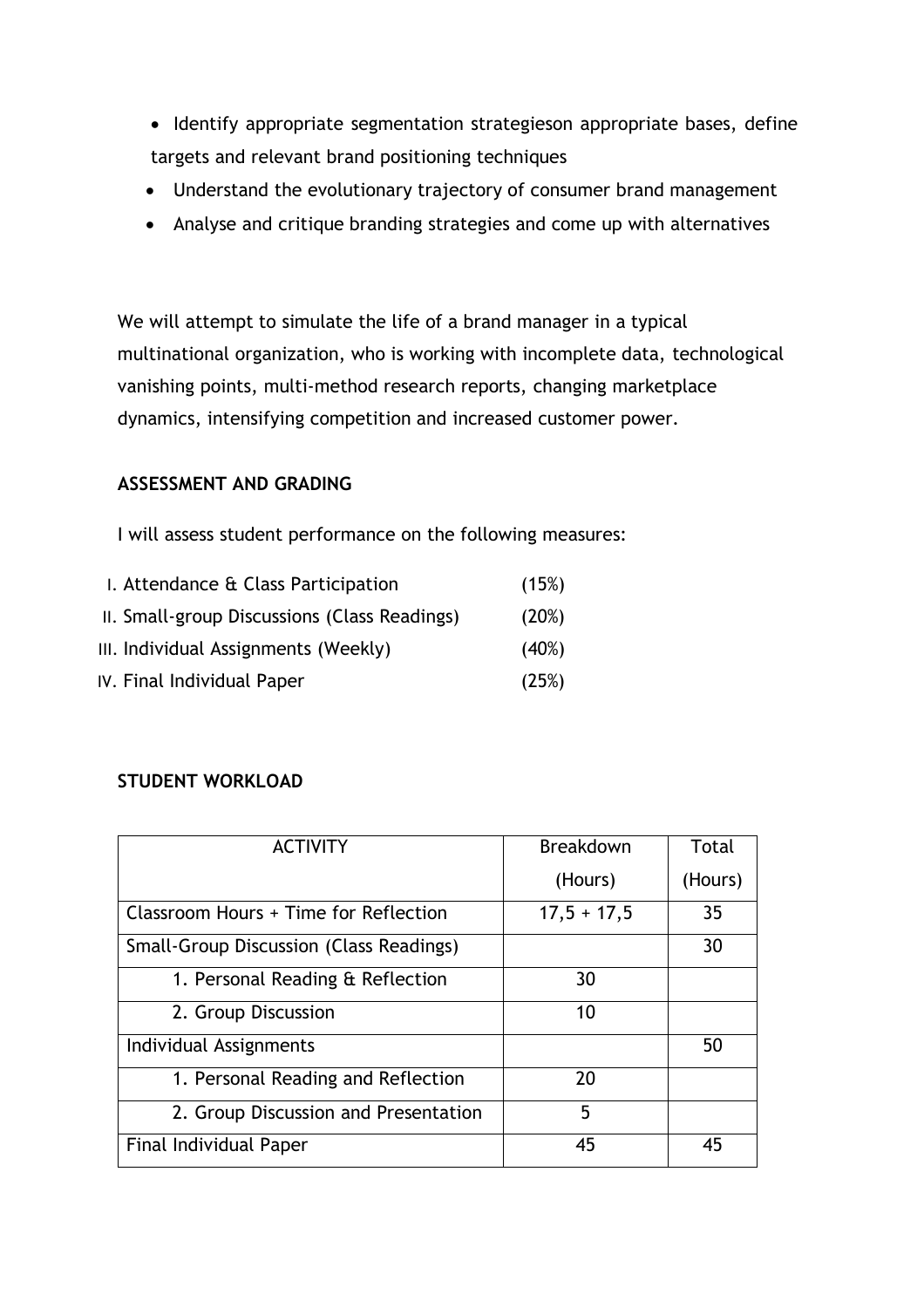| $T$ $T$ $T$ $T$<br>VIML | טט ו |
|-------------------------|------|

# **PRELIMINARY SCHEDULE (Subject to change based on company schedules)**

| <b>Session</b> | Date      | <b>Topic</b>                                                       | <b>Visitors</b> |
|----------------|-----------|--------------------------------------------------------------------|-----------------|
| $\mathbf{1}$   | Tuesday,  | Course Guidelines & Introduction                                   |                 |
|                | April 14  |                                                                    |                 |
| $\overline{2}$ | Thursday, | Lecture: Evolution of Brand                                        |                 |
|                | April 16  | Management Approaches                                              |                 |
| $\overline{3}$ | Tuesday,  | Lecture: Customer Based Brand                                      |                 |
|                | April 21  | Equity & Brand Identity                                            |                 |
| 4              | Thursday, | Lecture + Small-Group Discussions:                                 |                 |
|                | April 23  | <b>Brands as Cultural Artefacts</b>                                |                 |
| 5              | Tuesday,  | Lecture + Small-Group Discussions:                                 |                 |
|                | April 28  | Creating and Managing Service &<br><b>Experiential Brands</b>      |                 |
| 6              | Thursday, | Lecture + Small-Group Discussions:                                 |                 |
|                | April 30  | Brand Management in a Trans-local<br>World                         |                 |
| 7              | Tuesday,  | Lecture + Small-Group Discussions:<br>New Media, New Tech, New     |                 |
|                | May 5     | Challenges & Opportunities                                         |                 |
| 8              | Thursday, | Lecture + Small-Group Discussions:                                 |                 |
|                | May 7     | Pressures and Challenges of<br>Managing Brands in the 21st century |                 |
| 9              | Tuesday,  | Lecture + Case Discussions Reviving                                |                 |
|                | May 12    | a Dying Experiential Brand                                         |                 |
| 10             | Thursday, | Lecture + Case Discussions                                         |                 |
|                | May 14    |                                                                    |                 |
|                |           |                                                                    |                 |

# **COURSE MATERIALS**

I will post PDF files of assigned readings on mycourses at least a week in advance so students will have ample time to familiarize themselves with the literature.